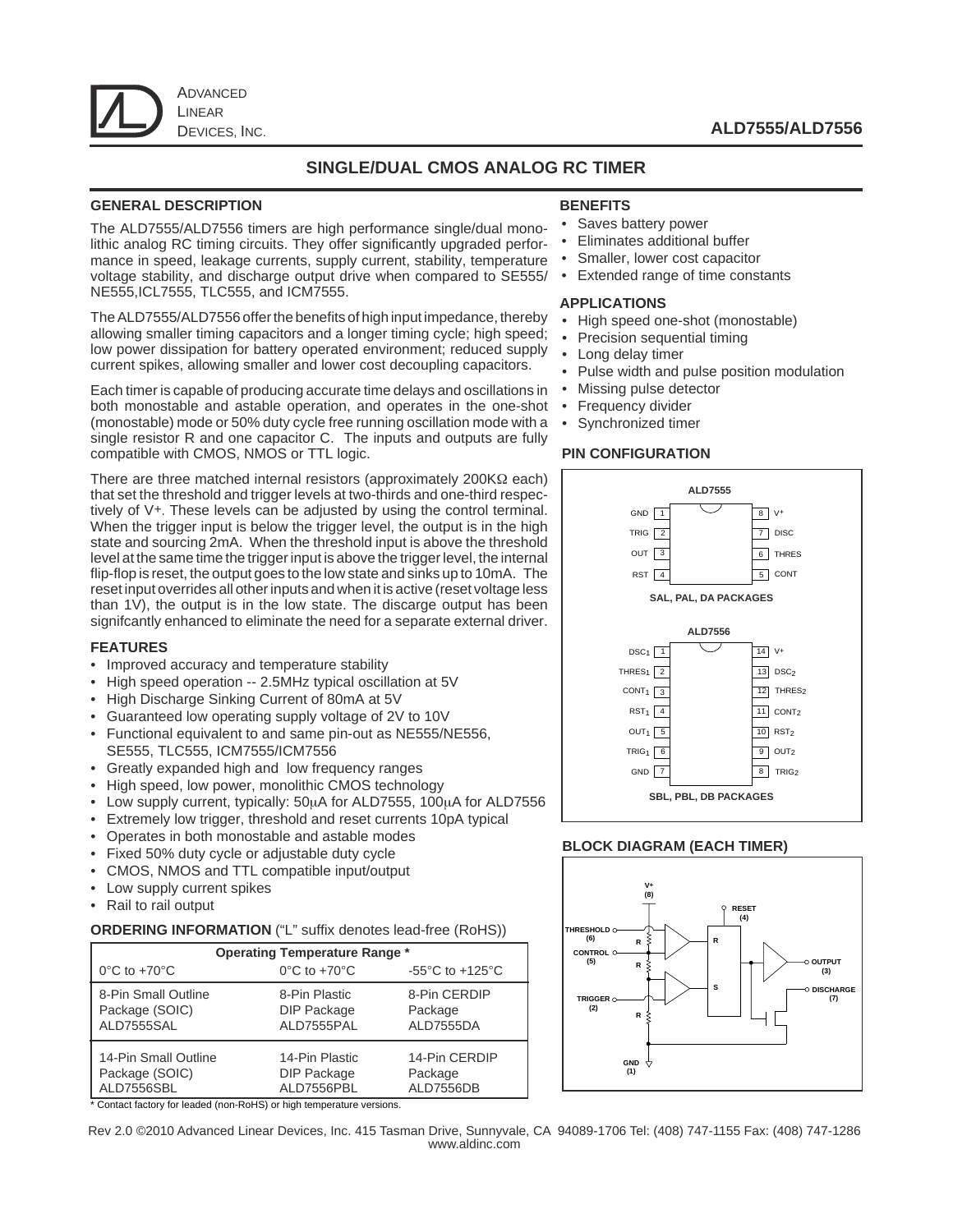## **ABSOLUTE MAXIMUM RATINGS**

|                              |                                                        | $-13.2V$                              |
|------------------------------|--------------------------------------------------------|---------------------------------------|
| Input voltage range          |                                                        | $-0.3V$ to V <sup>+</sup> $+0.3V$     |
|                              |                                                        | $-600$ mW                             |
|                              | Operating temperature range SAL, SBL, PAL, PBL package | $-0^{\circ}$ C to + 70 $^{\circ}$ C   |
|                              | DA, DB package                                         | -55 $^{\circ}$ C to +125 $^{\circ}$ C |
| Storage temperature range    |                                                        | -65 $^{\circ}$ C to +150 $^{\circ}$ C |
| Lead temperature, 10 seconds |                                                        | $+260^{\circ}$ C                      |

### **OPERATING ELECTRICAL CHARACTERISTICS TA = 25oC V+ = +5V unless otherwise specified**

| <b>Parameter</b>                                                              | Symbol                                         | Min   | <b>Typ</b>  | Max        | Unit          | <b>Test Conditions</b>                                  |
|-------------------------------------------------------------------------------|------------------------------------------------|-------|-------------|------------|---------------|---------------------------------------------------------|
| <b>Supply Voltage</b>                                                         | $V^+$                                          | 2     |             | 10         | $\vee$        |                                                         |
| Supply Current ALD7555<br>Supply Current ALD7556                              | l <sub>S</sub><br>ls.                          |       | 50<br>100   | 90<br>180  | μA<br>$\mu$ A | <b>Outputs Unloaded</b>                                 |
| Timing error / Astable mode<br><b>Initial Accuracy</b>                        | terr                                           |       | 1.0         | 2.5        | $\%$          | $C = 0.1 \mu F$                                         |
| Drift with Temperature <sup>1</sup><br>Drift with Supply Voltage <sup>1</sup> | $\Delta t/\Delta T$<br>$\Lambda t/\Lambda V^+$ |       | 10.0<br>0.2 |            | ppm/°C<br>%N  | $R_A = 1K\Omega$<br>$R_B = 1K\Omega$                    |
| <b>Threshold Voltage</b>                                                      | <b>V<sub>TH</sub></b>                          | 3.233 | 3.333       | 3.433      | $\vee$        |                                                         |
| <b>Trigger Voltage</b>                                                        | <b>VTRIG</b>                                   | 1.567 | 1.667       | 1.767      | V             |                                                         |
| Trigger Current <sup>2</sup>                                                  | <b>ITRIG</b>                                   |       | .01         | 0.4        | nA            |                                                         |
| <b>Reset Voltage</b>                                                          | <b>VRST</b>                                    | 0.4   | 0.7         | 1.0        | V             |                                                         |
| Reset Current <sup>2</sup>                                                    | I <sub>RST</sub>                               |       | .01         | 0.4        | nA            |                                                         |
| Threshold Current <sup>2</sup>                                                | <b>ITH</b>                                     |       | .01         | 0.4        | nA            |                                                         |
| Control Voltage Level                                                         | <b>V<sub>CONT</sub></b>                        | 3.200 | 3.333       | 3.467      | V             |                                                         |
| Output Voltage Drop (Low)                                                     | VOL                                            |       | 0.2         | 0.4        | V             | $I_{SINK} = 10mA$                                       |
| Output Voltage Drop (High)                                                    | VOH                                            | 4.2   | 4.6         |            | V             | $I_{\text{SOURCE}} = -2mA$                              |
| Rise Time of Output <sup>1</sup>                                              | $t_r$                                          |       | 10          | 30         | ns            | $R_L = 10M\Omega$                                       |
| Fall Time of Output <sup>1</sup>                                              | tf                                             |       | 10          | 30         | ns            | $C_1 = 10pF$                                            |
| <b>Discharge Transistor</b><br>Leakage Current                                | $I_{DL}$                                       |       | .01         | 10         | nA            |                                                         |
| Discharge Voltage Drop                                                        | <b>VDISC</b>                                   |       | 0.5<br>0.2  | 1.0<br>0.4 | V<br>V        | $I$ DISCHARGE = 80mA<br>$I$ DISCHARGE = 30mA            |
| Maximum Frequency<br>Astable Mode                                             | f <sub>MAX</sub>                               | 1.0   | 2.5         |            | <b>MHz</b>    | $R_A = 470\Omega$<br>$R_B = 200\Omega$<br>$C_T = 100pF$ |
| Minimum Trigger Pulse Width <sup>1</sup>                                      | <b>TRIG</b>                                    |       | 50          | 100        | ns            |                                                         |

Notes: 1 Sample tested parameters.

<sup>2</sup> Consists of junction leakage currents with strong temperature dependence.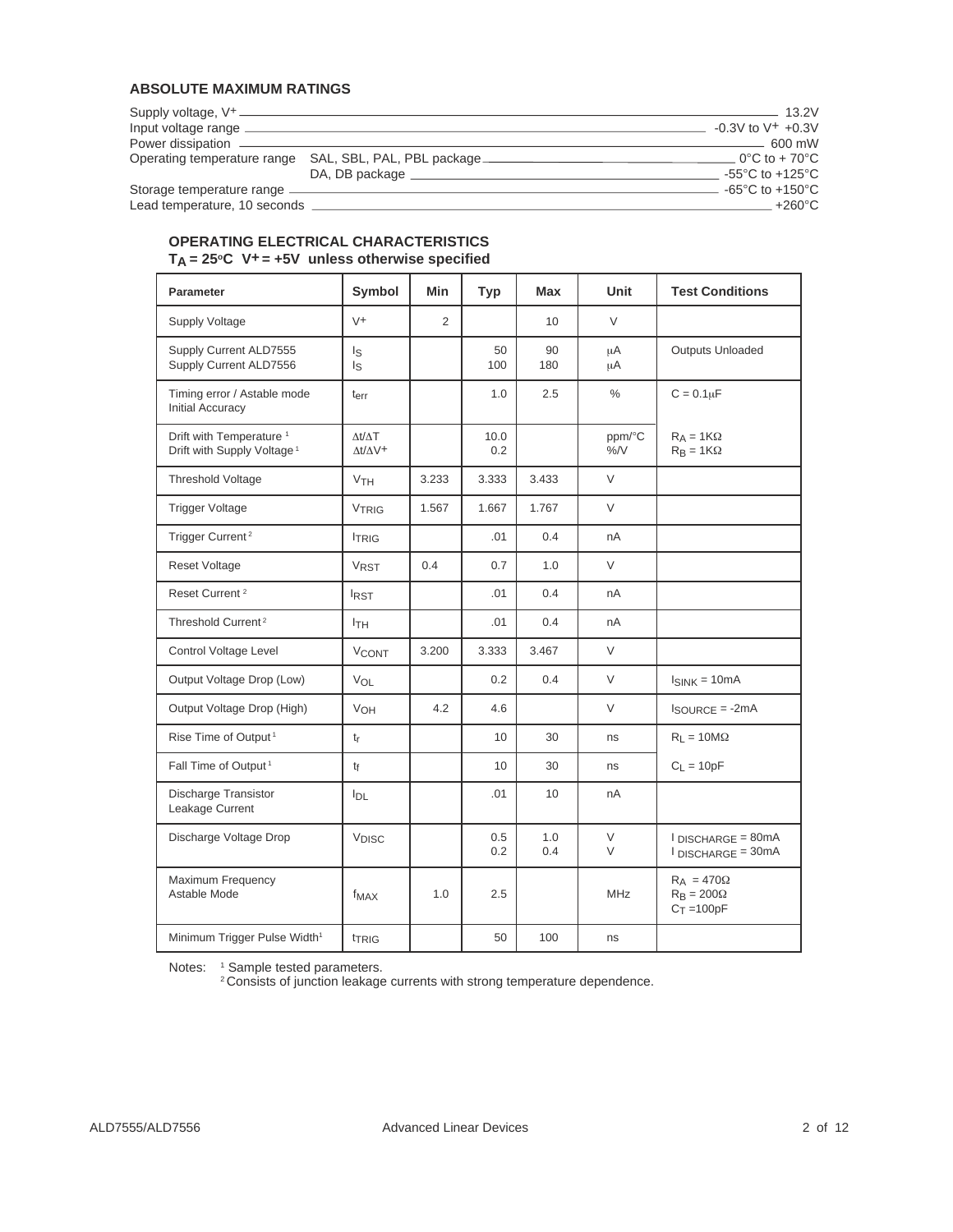## **APPLICATION NOTES**

#### **GENERAL INFORMATION**

The ALD7555 and the ALD7556 devices are analog timers that are, in most situations, direct replacements or direct same pin-out upgrades for the ICM7555, ICM7556, NE/SE555 and NE/SE556 devices. Significantly improved performances for the ALD7555 and the ALD7556 include precision in timing, reduced leakage currents at all the pin terminals, faster switching speeds, reduced switching current spikes, enhanced discharge output drive currents, better temperature stability, and better timing stability as a function of power supply.

These improvements not only improve on the timer function, but also improve on many of the thousands of circuits that depend on this timer architecture, such as modulation circuits, Schmitt triggers, astable circuits, and myriads of measurement and control circuits where the user may have reached performance limits with their ICM7555, ICM7556, NE/SE555 and NE/SE556 devices. For a given design, one or more specification of the timer device may become the circuit performance limiting factor. The ALD7555 and the ALD7556 devices are designed to address such limitations and in many cases offer a solution that is simpler and lower cost for a given design challenge than by other solutions by using other circuit means and techniques.

#### **ARCHITECTURE**

The ALD7555 and the ALD7556 are analog timers that operate based on the RC timing principle, using an external timing resistor R and an external timing capacitor C. The C is charged by the R and then discharged via one of the two output pin connections provided by the ALD7555 and the ALD7556. The control of the two outputs are provided by one of the 4 input pins. The inputs are named THRESH-OLD, CONTROL, RESET and TRIGGER. THRESHOLD and TRIGGER are connected to two separate voltage comparators with their respective comparator control levels set by an internal resistor string, consisting of three equal-valued and matched resistors. The output of the two comparators set an internal RS flip-flop circuit, which in turn controls an OUT-PUT and a DISCHARGE output. See Block Diagram for a simplified equivalent circuit. The OUTPUT swings from rail to rail of the supply voltage, whereas the DISCHARGE only sinks current when it is active.

The ALD7555 and the ALD7556 operates by charging and discharging the RC timing between 1/3 and 2/3 V+, and by a feedback function provided by the user through the OUT-PUT and/or DISCHAGE pins. This feedback is provided by the application circuit external connections, which determines the mode of the circuit operation. The architecture of this timer takes advantage of the fact that all charging and discharging of C are referenced by the reference resistor string that provide reference voltages proportional to supply voltage V+ (Vdd). As the charging and the discharging of the capacitor C is also proportional to V+, the frequency of oscillation is independent of V+ voltage levels.

The three most basic modes of these external connections are shown as Astable Mode (Free Running Mode), 50% Duty Cycle Mode, and the Monostable Mode. See Typical Applications. There are thousands of application circuits developed that allow the user to manipulate this feedback function, and which then produces many unique functions that is beyond a basic timer function. The application versatility of The ALD7555 and the ALD7556 is only limited by the imagination of the circuit designer.

#### **LOW POWER SUPPLY REQUIREMENTS**

The CMOS process and the design of the ALD7555 and the ALD7556 devices utilize three well-matched on-chip high impedance resistors to build the internal reference resistor string to provide very low power supply operation. Another technique to achieve low power supply requirement is by using low power MOSFET circuits on-chip, and by allowing the user to use a combination of off-chip timing resistor and capacitor that would reduce their power consumption as well. Generally, this is accomplished by using higher values for R and lower values for C in a combination that would still provide the timing required. Furthermore, reduced on-chip leakage currents improve on not only timing precision, but also greatly increased ranges of usable R and C values to generate the same RC time constant.

#### **ENHANCED DISCHARGE OUTPUT DRIVE**

The Discharge Output Drive Currents of the ALD7555 and the ALD7556 devices are increased significantly (80mA) when compared to other timers so that in many applications where the user may use this output as an output driver instead of having to add another output driver or buffer circuitry. For example, in many situations, the Discharge Output Drive Current is sufficient to drive a relay or a Power MOSFET directly.

### **ASTABLE OPERATION**

ALD7555 and the ALD7556 devices are designed to function as astable oscillators. These timers can be connected to self trigger and run as a free running mutivibrator. In the free running oscillator mode, the external capacitor C is charged through Ra and Rb, and it is discharged through Rb only. By adjusting the values of Ra and Rb in combination with the value of C, both the frequency and the duty cycle of the oscillator pulse can be adjusted. In the 50% astable mode, the charging and the discharging of C are performed by the same R between the same voltage levels set by the reference resistor string, and therefore timer provide a true 50% duty cycle square wave that is symmetrical. (See typical applications)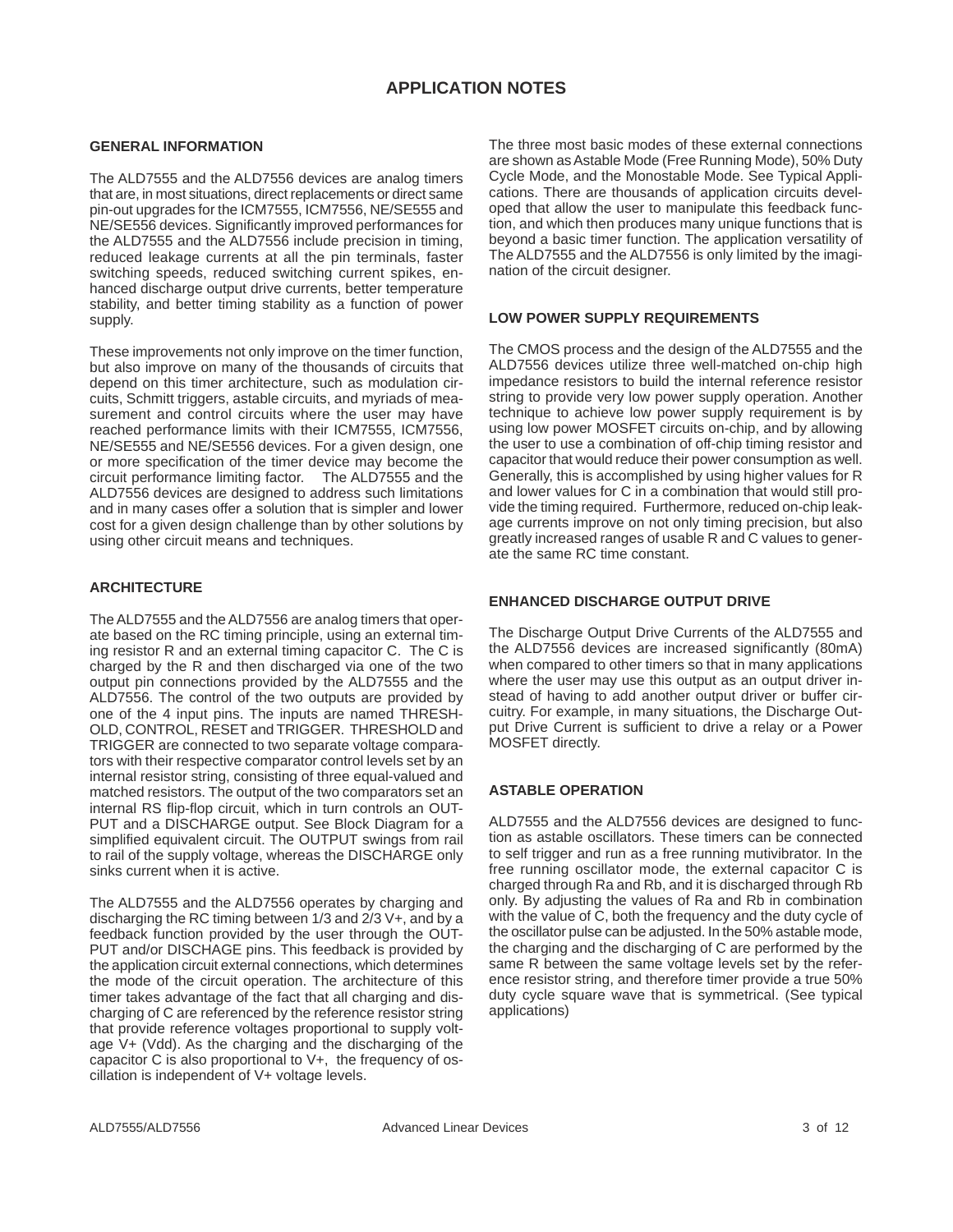# **APPLICATION NOTES (cont'd)**

#### **MONOSTABLE OPERATION**

In this mode of operation the ALD7555 and the ALD7556 can be connected as a one-shot circuit which produces an output pulse with a user-adjustable pulse delay time. The pulse delay time is set by the external R and C values, which together produce a RC time constant that is proportional to the time delay. (See typical applications) The pulse is started with an external negative going Trigger pulse applied to TRIG-GER pin. This negative going pulse set an internal flip-flop so that the external R and C can start the RC timing while the OUTPUT pin is in the HIGH state. The external C is being charged by the external R. When the voltage between the R and C is charged passed the internal threshold voltage at the THRESHOLD pin, which is set at 66.6% of V+, the internal comparator of the ALD7555 and the ALD7556 resets the internal flip-flop. This then turns on the Discharge Driver at DISCHARGE pin, and discharges the timing capacitor C. The cycle is completed when the OUTPUT is driven to a low state and the ALD7555 and the ALD7556 are again waiting for the next negative going trigger pulse at TRIG-GER pin.

#### **CONTROL Voltage and RESET pins**

The CONTROL pin directly accesses one input to the upper comparator. As the input reference resistor string has onchip high impedance resistors, an input voltage at the CON-TROL input can easily change the voltage at the comparator input. This allows the user to change the oscillation frequency, or modulate the oscillation frequency of the analog timer, with a separate user provided frequency. The CON-TROL pin also allows a user-provided inhibit signal to stop and start the timerís oscillation.

The RESET terminal directly resets the internal RS flip-flop circuit, which in turn controls the OUTPUT and DISCHARGE pins. This function is activated by a low voltage input of 0.7V of 100 ns minimum duration. By injecting a variety of input signals in a combination to the TRIGGER , THRESHOLD, CONTROL and RESET pins, many interesting modulation and demodulation signals can be manipulated and/or generated by the circuit designer.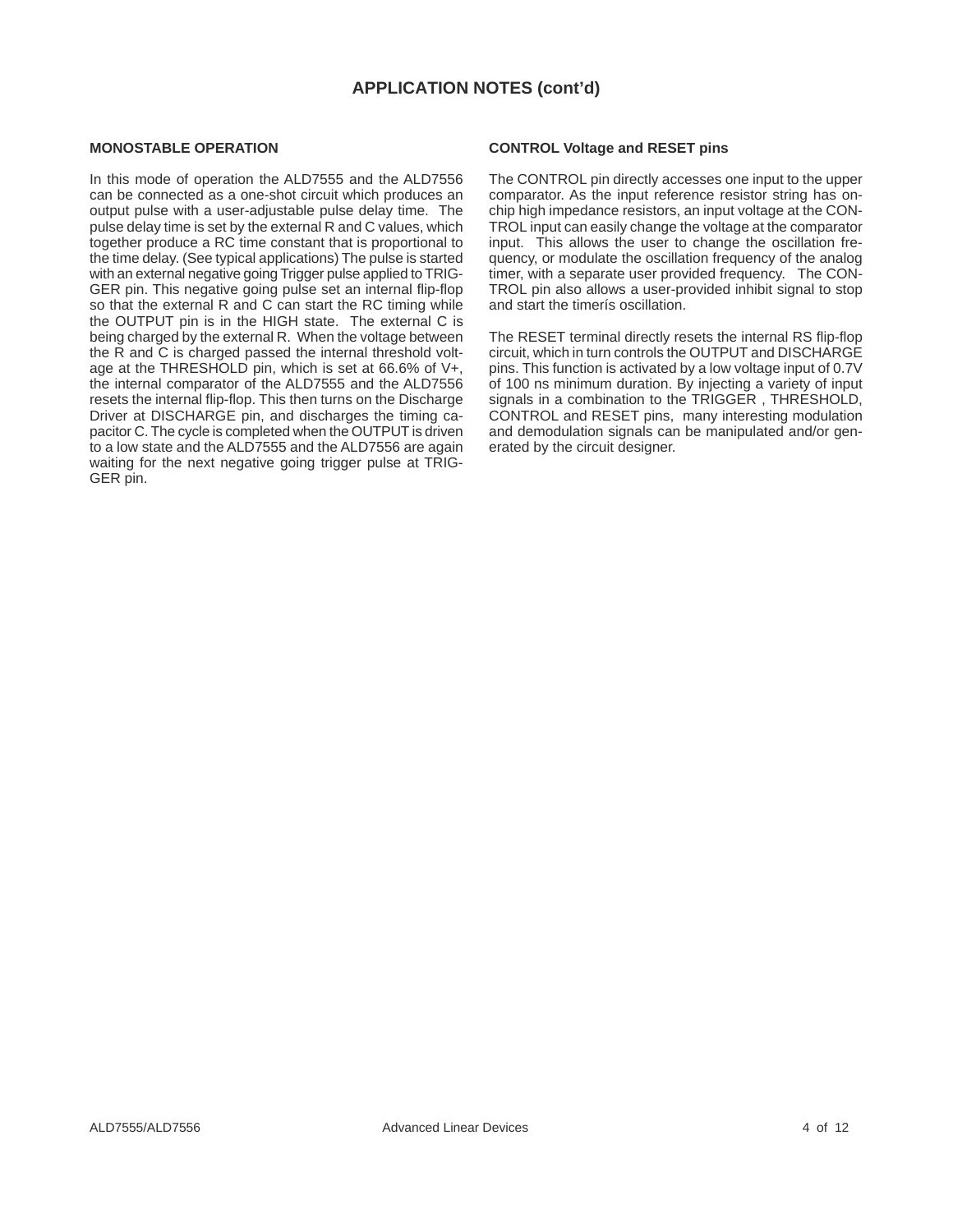FREQUENCY CHANGE (%)

FREQUENCY CHANGE (%)





**FREE RUNNING FREQUENCY AS A FUNCTION OF RA, RB AND C**





**FREQUENCY CHANGE IN THE ASTABLE MODE AS A FUNCTION OF SUPPLY VOLTAGE**



**SUPPLY CURRENT AS A FUNCTION OF SUPPLY VOLTAGE**



DISCHARGE SINK CURRENT (mA) DISCHARGE SINK CURRENT (mA)

CAPACITANCE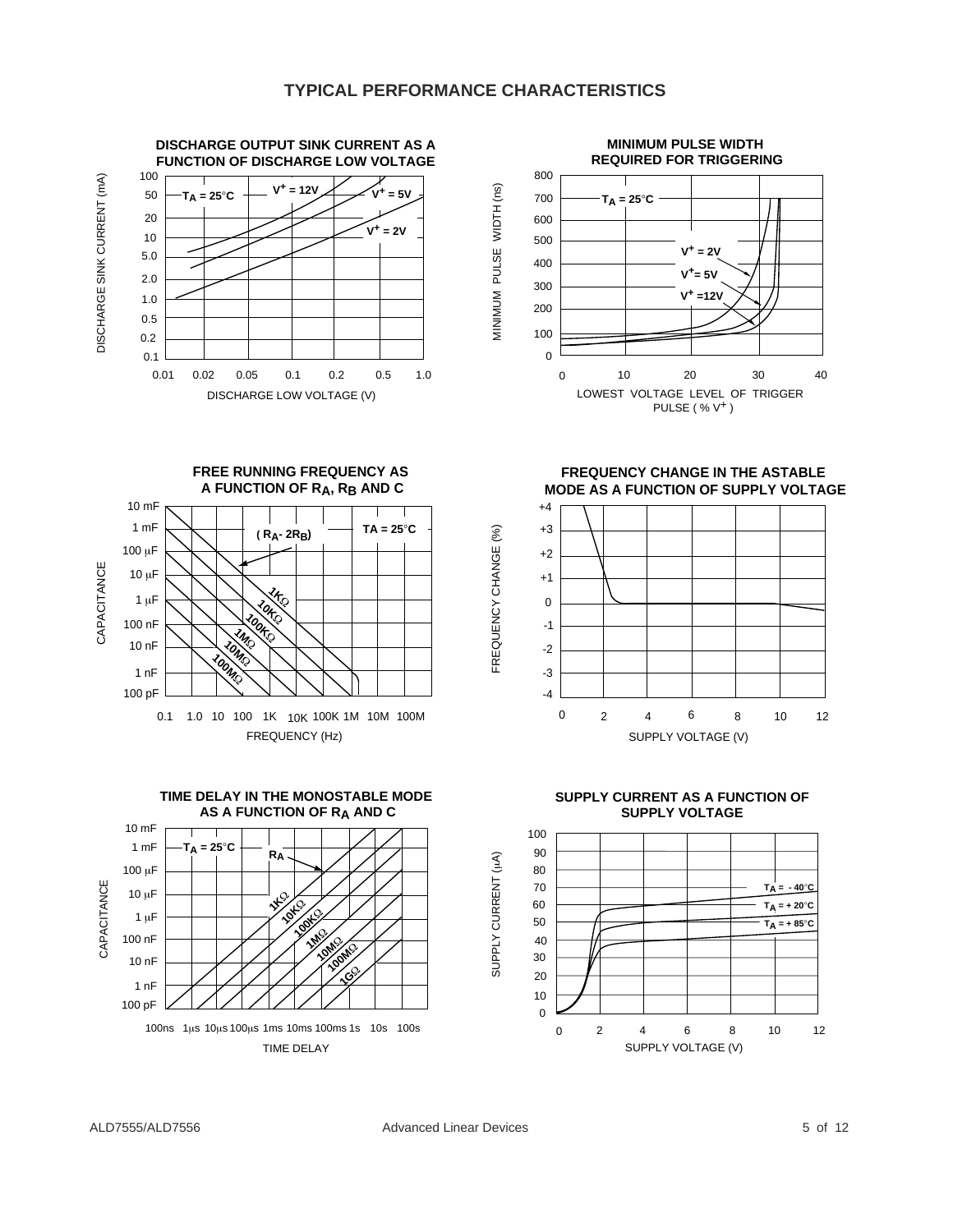# **TYPICAL PERFORMANCE CHARACTERISTICS (cont'd)**



# **TYPICAL APPLICATIONS (EACH TIMER)**

**ASTABLE MODE OPERATION 50% DUTY CYCLE** 1 2 3 4 8 7 6 5 R C 0.1µF Frequency  $f = 1/(1.4 \text{ R})$ V**+** V**+ ASTABLE MODE OPERATION (FREE RUNNING OSCILLATOR) MONOSTABLE MODE OPERATION (ONE SHOT PULSE)** 1  $\overline{\phantom{a}}$  $\sqrt{3}$ 4 8 7 6 5 C  $R_A \nless \n<sub>R_B</sub> \n $\frac{\perp}{\sqrt{}} 0.1 \mu F$$ V**+** V**+** RB Frequency  $f = 1.46 / (RA + 2RB)C$ Duty Cycle  $DC = RB / (RA + 2RB)$ 



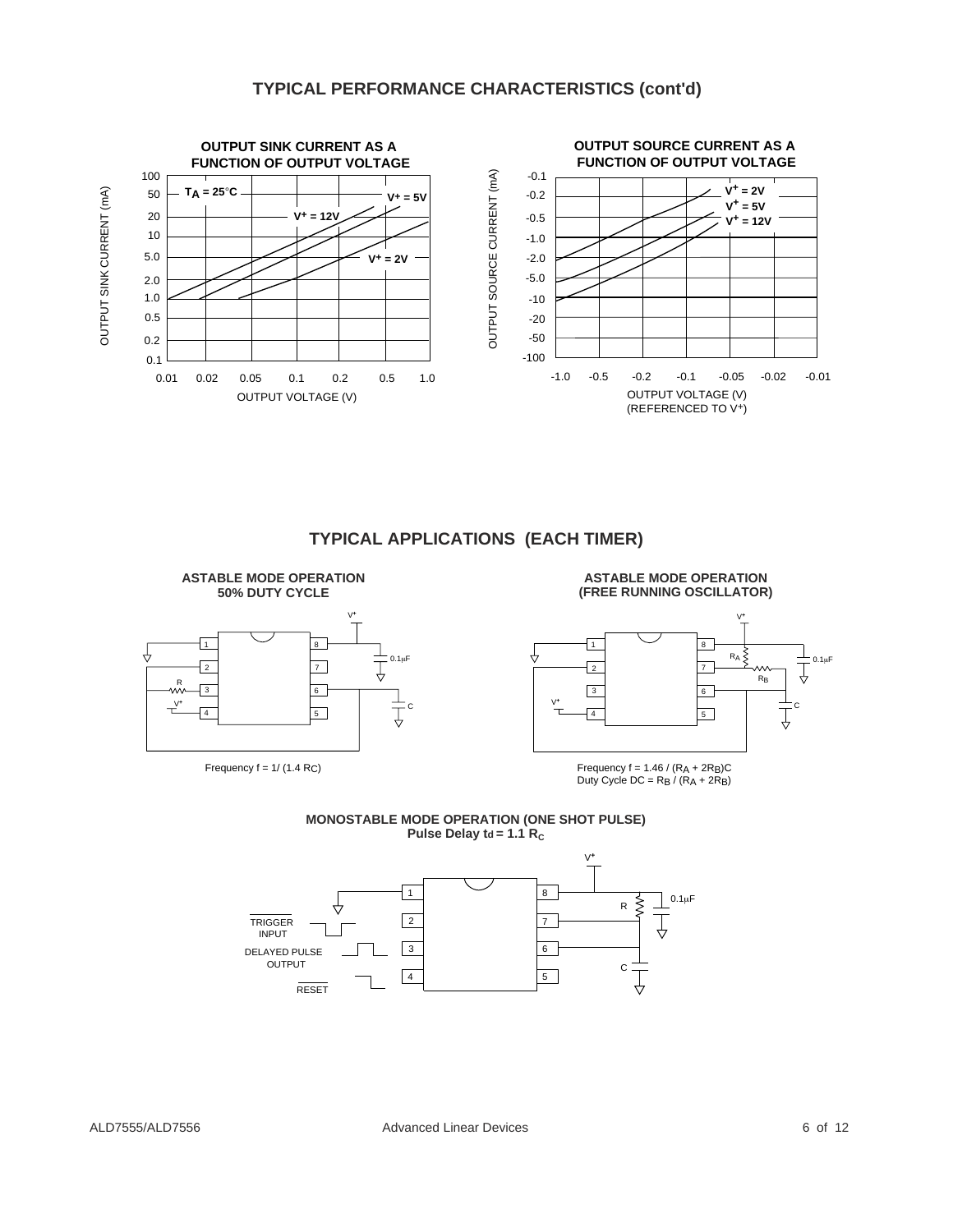# **SOIC-8 PACKAGE DRAWING**

 **8 Pin Plastic SOIC Package**





|                | <b>Millimeters</b> |             | <b>Inches</b> |           |
|----------------|--------------------|-------------|---------------|-----------|
| Dim            | Min                | Max         | Min           | Max       |
| A              | 1.35               | 1.75        | 0.053         | 0.069     |
| A <sub>1</sub> | 0.10               | 0.25        | 0.004         | 0.010     |
| b              | 0.35               | 0.45        | 0.014         | 0.018     |
| C              | 0.18               | 0.25        | 0.007         | 0.010     |
| $D-8$          | 4.69               | 5.00        | 0.185         | 0.196     |
| Е              | 3.50               | 4.05        | 0.140         | 0.160     |
| e              |                    | 1.27 BSC    | 0.050 BSC     |           |
| н              | 5.70               | 6.30        | 0.224         | 0.248     |
| L              | 0.60               | 0.937       | 0.024         | 0.037     |
| Ø              | $0^{\circ}$        | $8^{\circ}$ | $0^{\circ}$   | $8^\circ$ |
| S              | 0.25               | 0.50        | 0.010         | 0.020     |

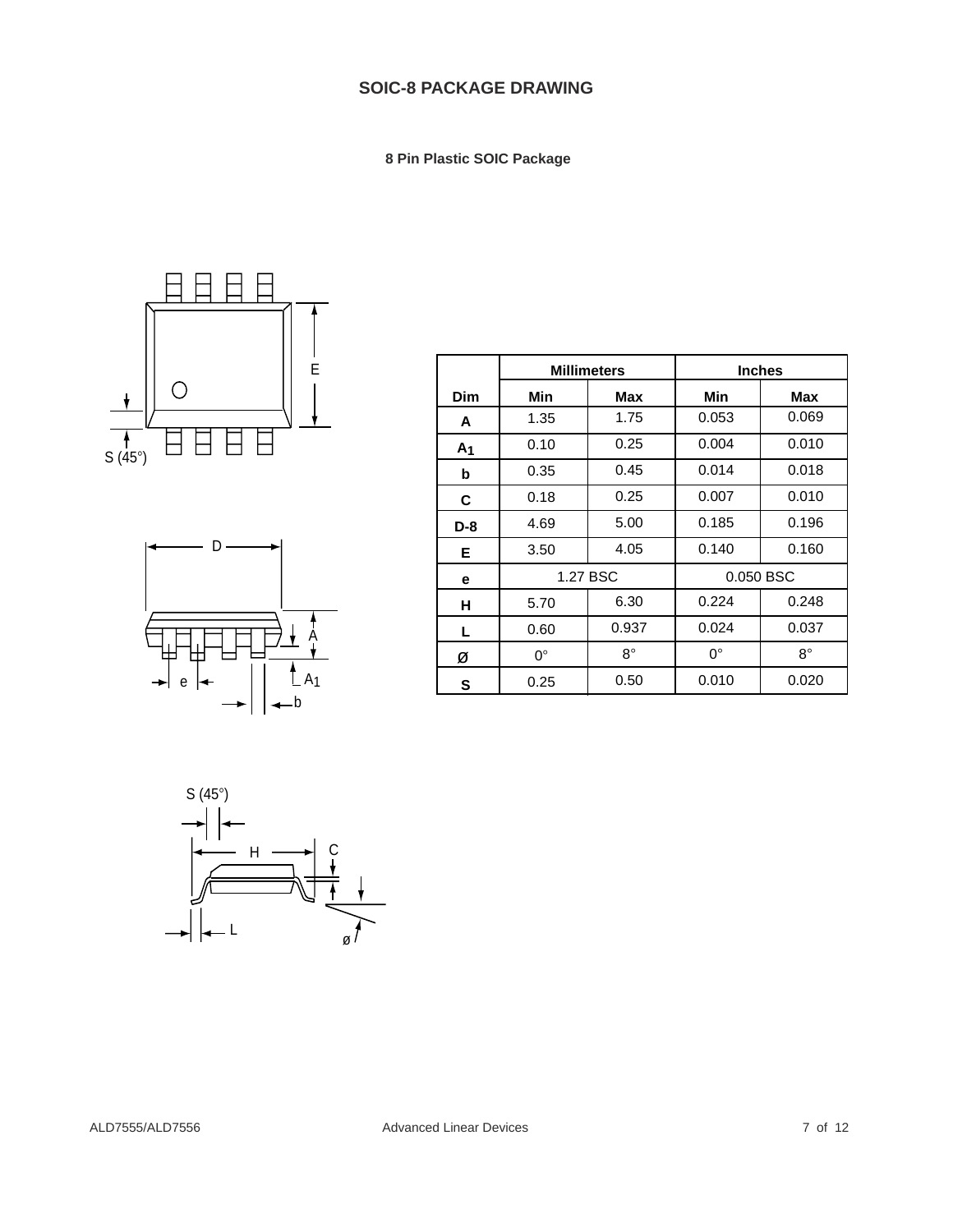**14 Pin Plastic SOIC Package**





|                | <b>Millimeters</b> |           | <b>Inches</b> |             |
|----------------|--------------------|-----------|---------------|-------------|
| Dim            | Min                | Max       | Min           | Max         |
| A              | 1.35               | 1.75      | 0.053         | 0.069       |
| A <sub>1</sub> | 0.10               | 0.25      | 0.004         | 0.010       |
| b              | 0.35               | 0.45      | 0.014         | 0.018       |
| С              | 0.18               | 0.25      | 0.007         | 0.010       |
| $D-14$         | 8.55               | 8.75      | 0.336         | 0.345       |
| Е              | 3.50               | 4.05      | 0.140         | 0.160       |
| е              |                    | 1.27 BSC  | 0.050 BSC     |             |
| н              | 5.70               | 6.30      | 0.224         | 0.248       |
| L.             | 0.60               | 0.937     | 0.024         | 0.037       |
| ø              | 0°                 | $8^\circ$ | $0^{\circ}$   | $8^{\circ}$ |
| S              | 0.25               | 0.50      | 0.010         | 0.020       |

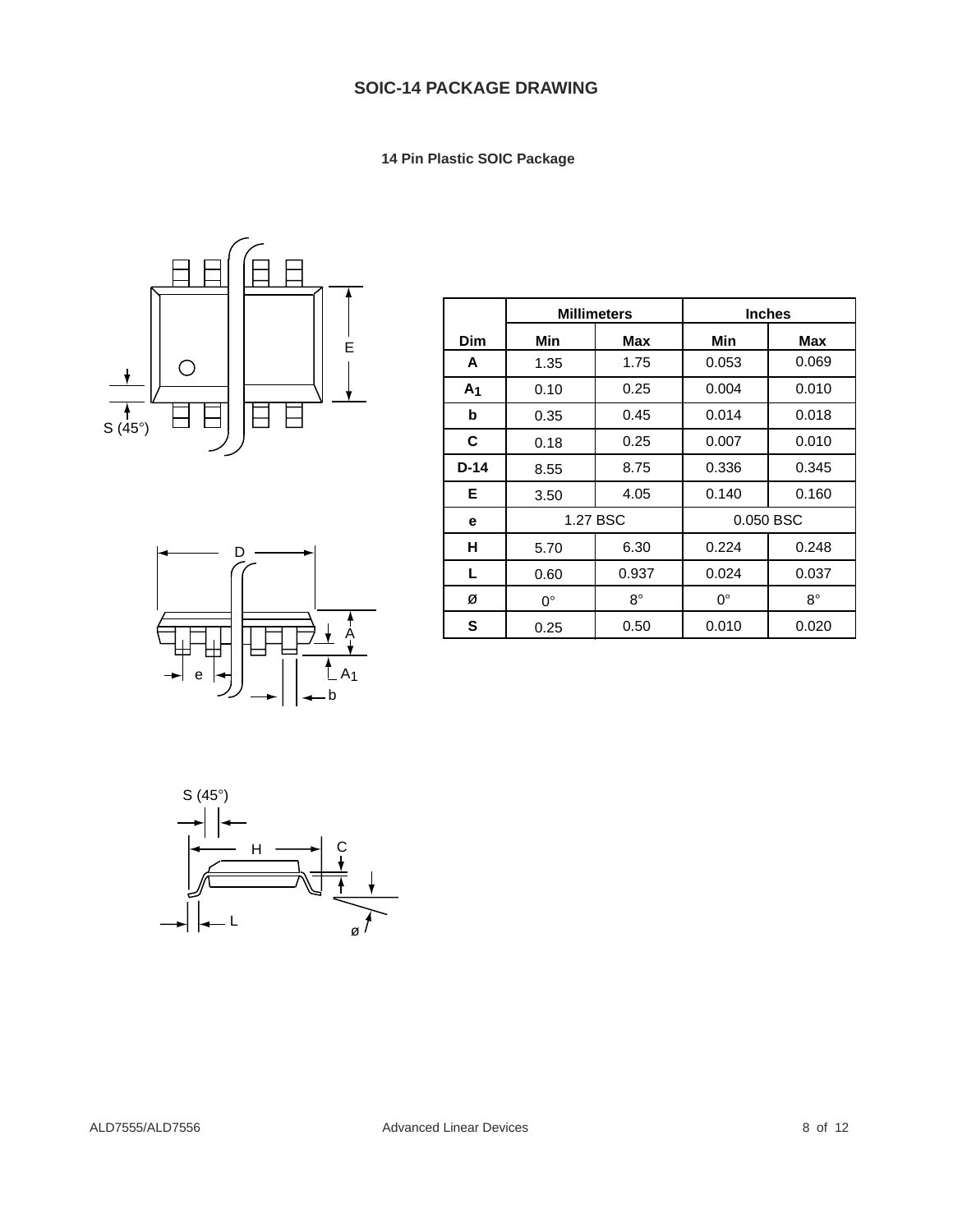# **PDIP-8 PACKAGE DRAWING**

 **8 Pin Plastic DIP Package**





|                | <b>Millimeters</b> |              | <b>Inches</b> |              |
|----------------|--------------------|--------------|---------------|--------------|
| <b>Dim</b>     | Min                | Max          | Min           | Max          |
| A              | 3.81               | 5.08         | 0.105         | 0.200        |
| A <sub>1</sub> | 0.38               | 1.27         | 0.015         | 0.050        |
| A <sub>2</sub> | 1.27               | 2.03         | 0.050         | 0.080        |
| b              | 0.89               | 1.65         | 0.035         | 0.065        |
| b <sub>1</sub> | 0.38               | 0.51         | 0.015         | 0.020        |
| c              | 0.20               | 0.30         | 0.008         | 0.012        |
| $D-8$          | 9.40               | 11.68        | 0.370         | 0.460        |
| Е              | 5.59               | 7.11         | 0.220         | 0.280        |
| E <sub>1</sub> | 7.62               | 8.26         | 0.300         | 0.325        |
| е              | 2.29               | 2.79         | 0.090         | 0.110        |
| e <sub>1</sub> | 7.37               | 7.87         | 0.290         | 0.310        |
| L              | 2.79               | 3.81         | 0.110         | 0.150        |
| $S-8$          | 1.02               | 2.03         | 0.040         | 0.080        |
| ø              | $0^{\circ}$        | $15^{\circ}$ | $0^{\circ}$   | $15^{\circ}$ |

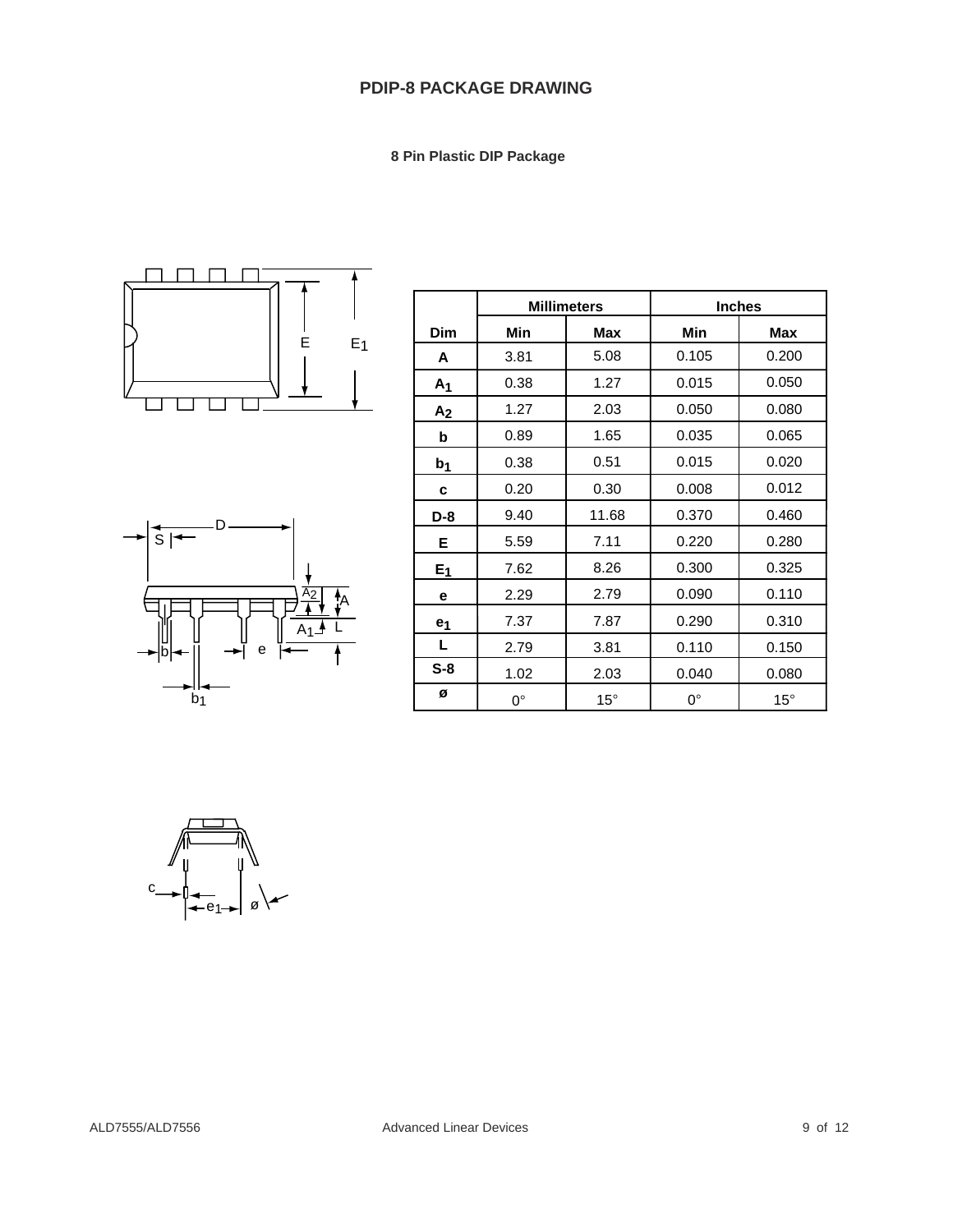# **PDIP-14 PACKAGE DRAWING**

 **14 Pin Plastic DIP Package**





|                | <b>Millimeters</b> |              | <b>Inches</b> |              |
|----------------|--------------------|--------------|---------------|--------------|
| Dim            | Min                | Max          | Min           | Max          |
| A              | 3.81               | 5.08         | 0.105         | 0.200        |
| A <sub>1</sub> | 0.38               | 1.27         | 0.015         | 0.050        |
| A <sub>2</sub> | 1.27               | 2.03         | 0.050         | 0.080        |
| b              | 0.89               | 1.65         | 0.035         | 0.065        |
| b <sub>1</sub> | 0.38               | 0.51         | 0.015         | 0.020        |
| C              | 0.20               | 0.30         | 0.008         | 0.012        |
| $D-14$         | 17.27              | 19.30        | 0.680         | 0.760        |
| Е              | 5.59               | 7.11         | 0.220         | 0.280        |
| E <sub>1</sub> | 7.62               | 8.26         | 0.300         | 0.325        |
| е              | 2.29               | 2.79         | 0.090         | 0.110        |
| e <sub>1</sub> | 7.37               | 7.87         | 0.290         | 0.310        |
| L              | 2.79               | 3.81         | 0.110         | 0.150        |
| $S-14$         | 1.02               | 2.03         | 0.040         | 0.080        |
| Ø              | $0^{\circ}$        | $15^{\circ}$ | $0^{\circ}$   | $15^{\circ}$ |

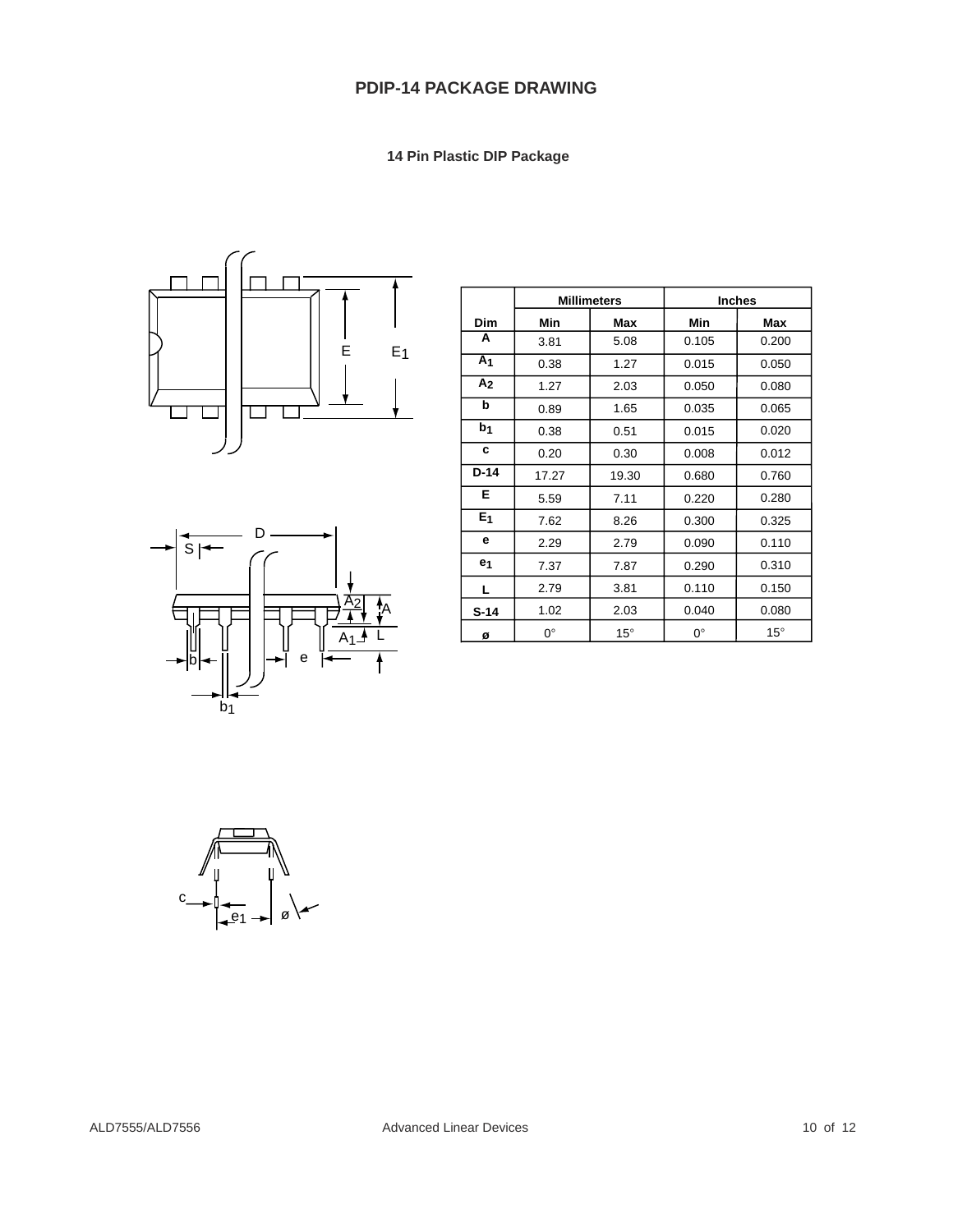# **CERDIP-8 PACKAGE DRAWING**

 **8 Pin CERDIP Package**







|                | <b>Millimeters</b> |              | <b>Inches</b> |              |
|----------------|--------------------|--------------|---------------|--------------|
| <b>Dim</b>     | Min                | <b>Max</b>   | <b>Min</b>    | <b>Max</b>   |
| A              | 3.55               | 5.08         | 0.140         | 0.200        |
| A <sub>1</sub> | 1.27               | 2.16         | 0.050         | 0.085        |
| b              | 0.97               | 1.65         | 0.038         | 0.065        |
| b <sub>1</sub> | 0.36               | 0.58         | 0.014         | 0.023        |
| C              | 0.20               | 0.38         | 0.008         | 0.015        |
| $D-8$          |                    | 10.29        |               | 0.405        |
| Е              | 5.59               | 7.87         | 0.220         | 0.310        |
| E <sub>1</sub> | 7.73               | 8.26         | 0.290         | 0.325        |
| e              | 2.54 BSC           |              | 0.100 BSC     |              |
| e <sub>1</sub> | 7.62 BSC           |              |               | 0.300 BSC    |
| L              | 3.81               | 5.08         | 0.150         | 0.200        |
| $L_1$          | 3.18               |              | 0.125         |              |
| L <sub>2</sub> | 0.38               | 1.78         | 0.015         | 0.070        |
| S              | --                 | 2.49         | --            | 0.098        |
| Ø              | $0^{\circ}$        | $15^{\circ}$ | $0^{\circ}$   | $15^{\circ}$ |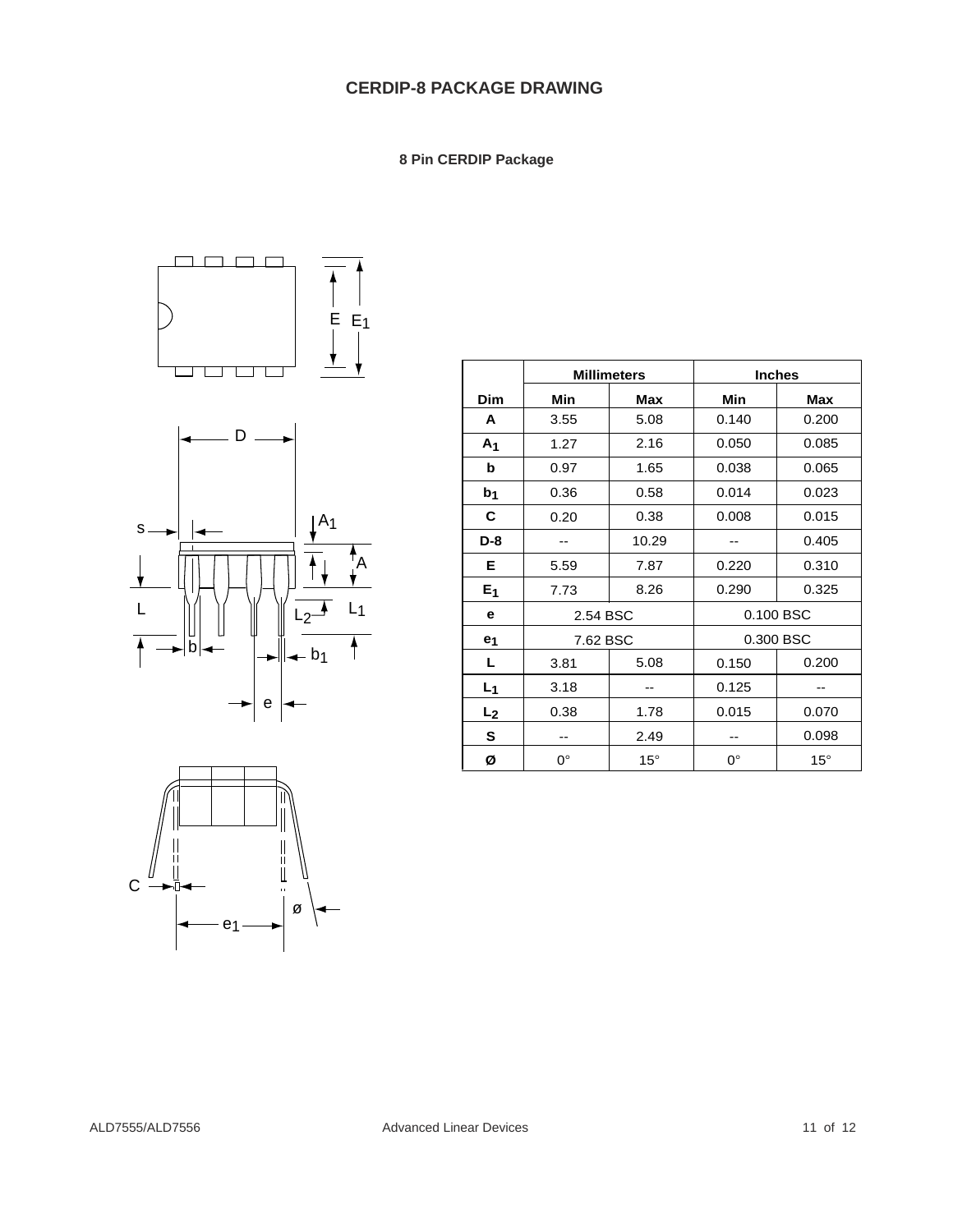**14 Pin CERDIP Package**





| С |   |
|---|---|
| e | ø |

|                | <b>Millimeters</b> |              | <b>Inches</b> |              |
|----------------|--------------------|--------------|---------------|--------------|
| Dim            | Min                | Max          | Min           | Max          |
| A              | 3.55               | 5.08         | 0.140         | 0.200        |
| A <sub>1</sub> | 1.27               | 2.16         | 0.050         | 0.085        |
| b              | 0.97               | 1.65         | 0.038         | 0.065        |
| b <sub>1</sub> | 0.36               | 0.58         | 0.014         | 0.023        |
| C              | 0.20               | 0.38         | 0.008         | 0.015        |
| $D-14$         |                    | 19.94        |               | 0.785        |
| Е              | 5.59               | 7.87         | 0.220         | 0.310        |
| E <sub>1</sub> | 7.73               | 8.26         | 0.290         | 0.325        |
| е              | 2.54 BSC           |              |               | 0.100 BSC    |
| e <sub>1</sub> | 7.62 BSC           |              |               | 0.300 BSC    |
| L              | 3.81               | 5.08         | 0.150         | 0.200        |
| $L_1$          | 3.18               |              | 0.125         |              |
| L <sub>2</sub> | 0.38               | 1.78         | 0.015         | 0.070        |
| S              |                    | 2.49         |               | 0.098        |
| Ø              | $0^{\circ}$        | $15^{\circ}$ | $0^{\circ}$   | $15^{\circ}$ |